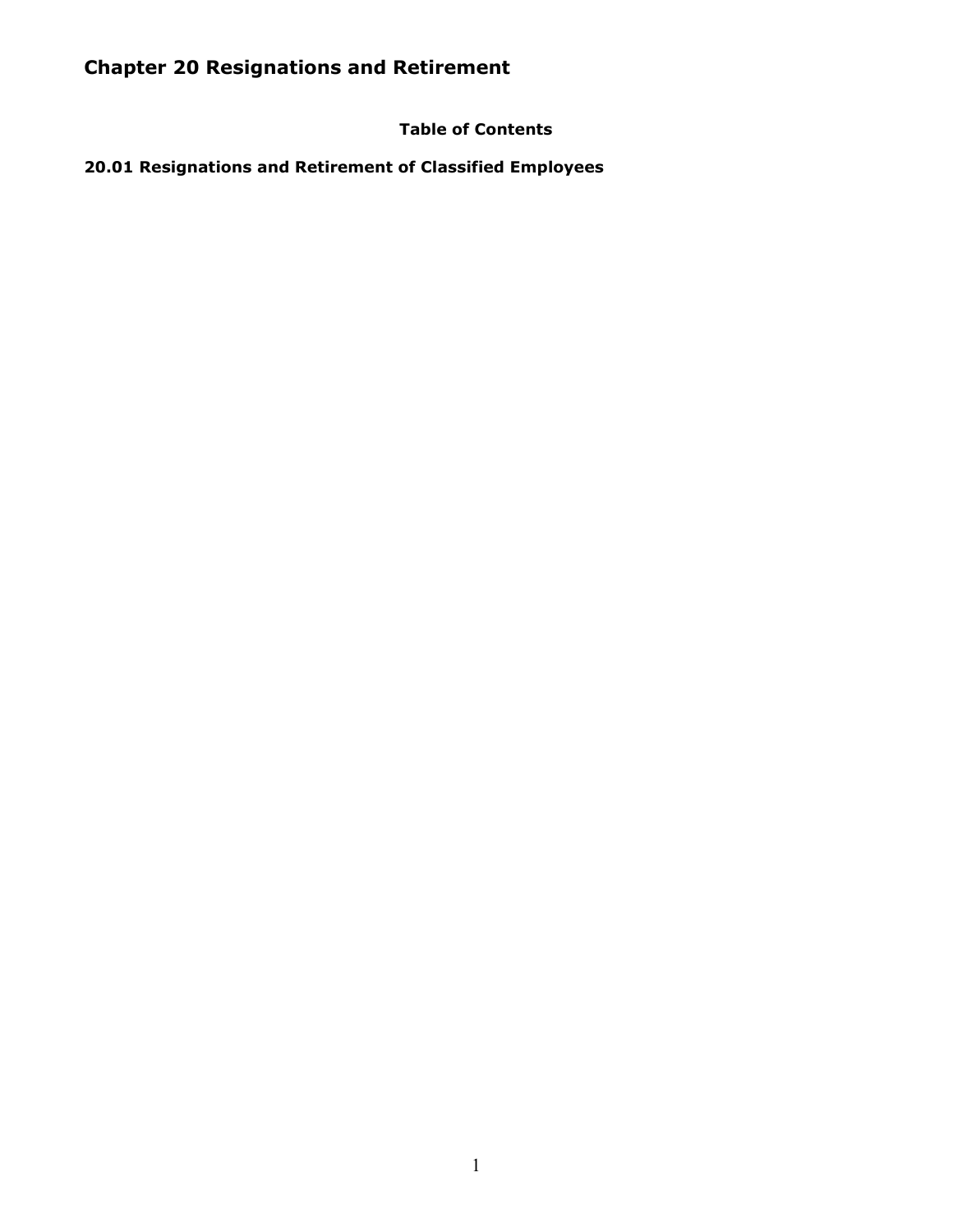### **20.01 Resignations and Retirement of Classified Employees**

#### **I. Letters of Resignation**

When employees resign, they should give reasonable notice by letter to the immediate supervisor.

#### **II. Staff Benefits upon Termination or Retirement**

Please consult materials available from Office of Human Resources Benefits Services or access their web site at<https://hr.wisc.edu/benefits>

#### **III. Return of University Property and Keys**

Upon termination, employees must return all keys or other University property previously issued to them by the department.

#### **IV. Retirement**

#### **A. Retirement Age**

There is no mandatory retirement age for UW-Madison classified staff.

#### **B. Retirement Planning**

Employee Compensation and Benefits Services offers pre-retirement planning options for UW-Madison employees. Services should be used according to the following guidelines:

#### **For employees two to five years from retirement:**

*Ready to Retire* is designed for employees age 50 and over. The workshop provides general retirement information and is considered a prerequisite for an individual retirement counseling appointment. Register for a *Ready to Retire* session at <https://hr.wisc.edu/retirement/ready-to-retire/>

#### **For employees one year or less from retirement:**

- **a.** Contact the Department of Employee Trust Funds, (877)-533-5020, to request a retirement packet and benefit estimate.
- **b.** Contact the Social Security Administration, 1-800-772-1213, to request an Earnings and Benefit Estimate statement.
- **c.** After receiving the above two documents, schedule a one-on-one counseling session To schedule an appointment with a UW-Madison benefits specialist, go to [https://hr.wisc.edu/retirement/benefits-at-retirement-appointment/.](https://hr.wisc.edu/retirement/benefits-at-retirement-appointment/) Select your preferred date and time, then click on "Login & Register" and enter your NetID and password to complete the registration process. Our offices are located at 21 N. Park Street, Suite 5101. Visitor parking is available in the attached parking structure, and there is a city bus stop in front of the building. If you have an urgent need for an appointment prior to the first available appointment, please e-mai[l](mailto:benefits@ohr.wisc.edu) [benefits@ohr.wisc.edu](mailto:benefits@ohr.wisc.edu)

# **C. Recognition Status**

#### **a. Certificates**

A Certificate of Recognition signed by the President of the Board of Regents, the Chancellor, and the Director of Classified Human Resources will automatically be sent to those retirees awarded emerita/emeritus status.

For non-emerita/emeritus retiring classified staff, departments may request a Certificate of Appreciation signed by the Chancellor by completing a fillable form available on the web at [https://hr.wisc.edu/request-for-retirement-certificate/.](https://hr.wisc.edu/request-for-retirement-certificate/) If an employee has 20 or more years of State service, they will also receive a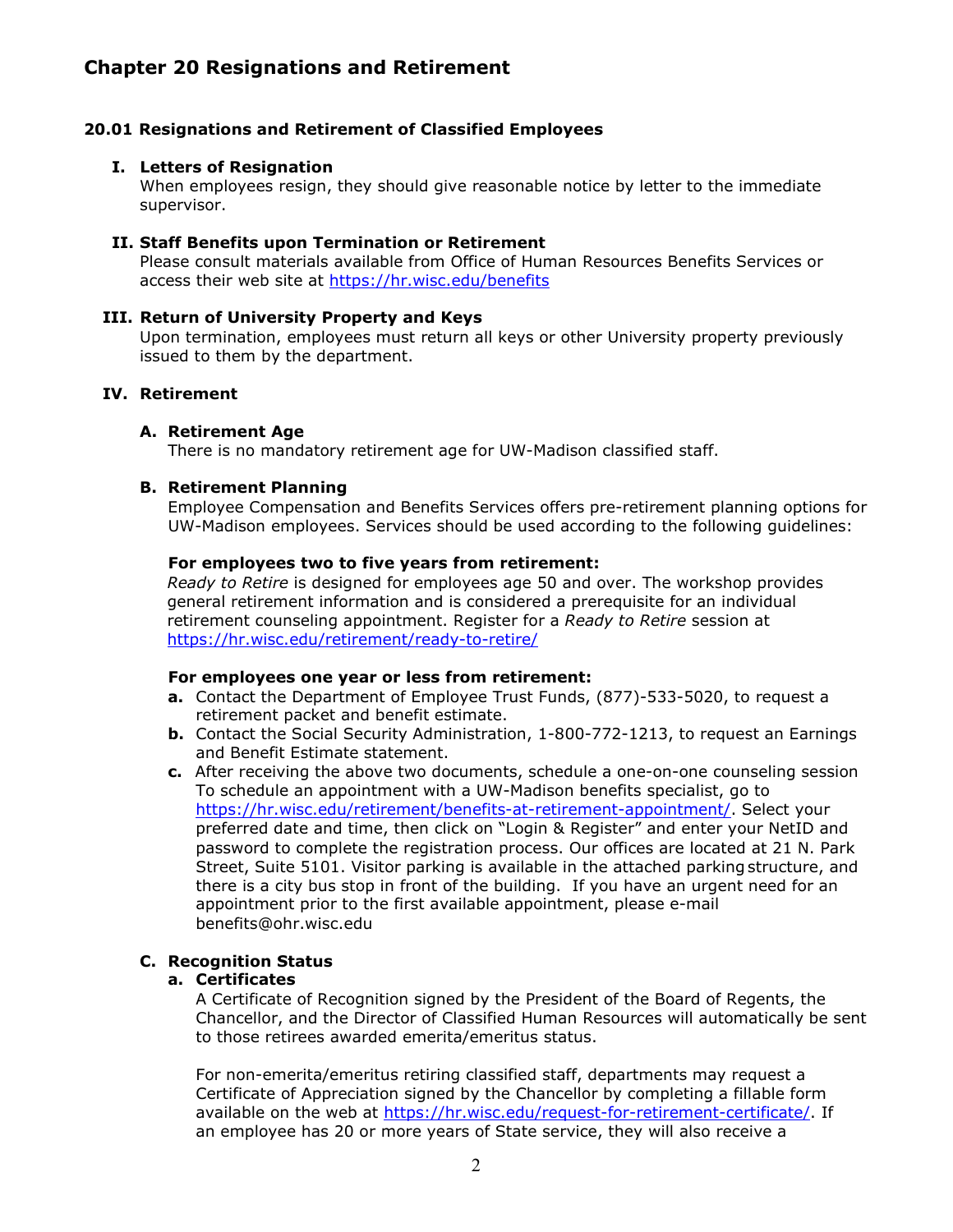Certificate of Commendation signed by the Governor when the Certificate of Appreciation is requested.

#### **b. Emeritus/Emerita Status**

Emeritus/emerita status is an honorary title which may be conferred only upon individuals who have had permanent employment with the University of Wisconsin-Madison and who are eligible to activate their annuities from the Wisconsin Retirement System (WRS). Volunteer staff on a zero-dollar basis who no longer provide volunteer support are not eligible for this status.

### **i. Eligibility**

- **1.** Emeritus/emerita status is limited to classified staff retiring after distinguished service at the University of Wisconsin-Madison. Classified staff must have completed ten or more years of service at the University to be eligible for such recognition. Classified staff may be granted emeritus/emerita status in their final classification.
- **2.** Individuals granted emeritus/emerita status who have held a concurrent senior administrative title of Dean or higher may, upon recommendation of the Provost, be granted emeritus/emerita status by the Chancellor for the administrative title also.

### **ii. Process for Obtaining Emeritus/Emerita Status**

- **1.** Recommendations for emeritus/emerita status for retiring classified staff usually begin at the department level (through the executive committee, when necessary) and proceed through the dean's office to the Chancellor. The recommendation should include the following:
	- **1)** a narrative summary citing the professional accomplishments and record of university service of the retiring classified staff;
	- **2)** the expected date of retirement (a copy of the letter of retirement);
	- **3)** dean level approval.
- **2.** Recommendations may be submitted throughout the year. Chapter 6 of the Budget Instructions provides additional information.

#### **iii. Reappointment of Emeritus/Emerita Staff**

See section entitled Re-employed Annuitants within this chapter.

#### **D. Privileges Retained After Retirement**

There are certain privileges extended by various offices of the University of Wisconsin-Madison to UW-Madison retirees. Nothing in these paragraphs is meant to alter other currently established policies concerning priorities for use of certain facilities by students, faculty, staff or visitors, nor is there any intent to limit the authority of individual program units to recommend such priority/use policies.

#### **Office and/or Laboratory Space**

Departmental assignment of office space and/or laboratory space for retired classified staff is within the purview of each department and dean, and shall be reviewed periodically.

#### **Identification Card**

Retired University of Wisconsin-Madison employees (i.e., former employees eligible to receive WRS annuities) should retain their UW-Madison identification cards for access to university libraries, recreational\*\*, and other facilities. Retirees who wish to continue using the facilities should contact their department prior to their retirement date. The department will email the Office of Human Resources: [retiredID@ohr.wisc.edu.](mailto:retiredID@ohr.wisc.edu)

\*\*Retiree is responsible for annual access fee due 9/1 each year for use of recreational facilities (contact 262-8244).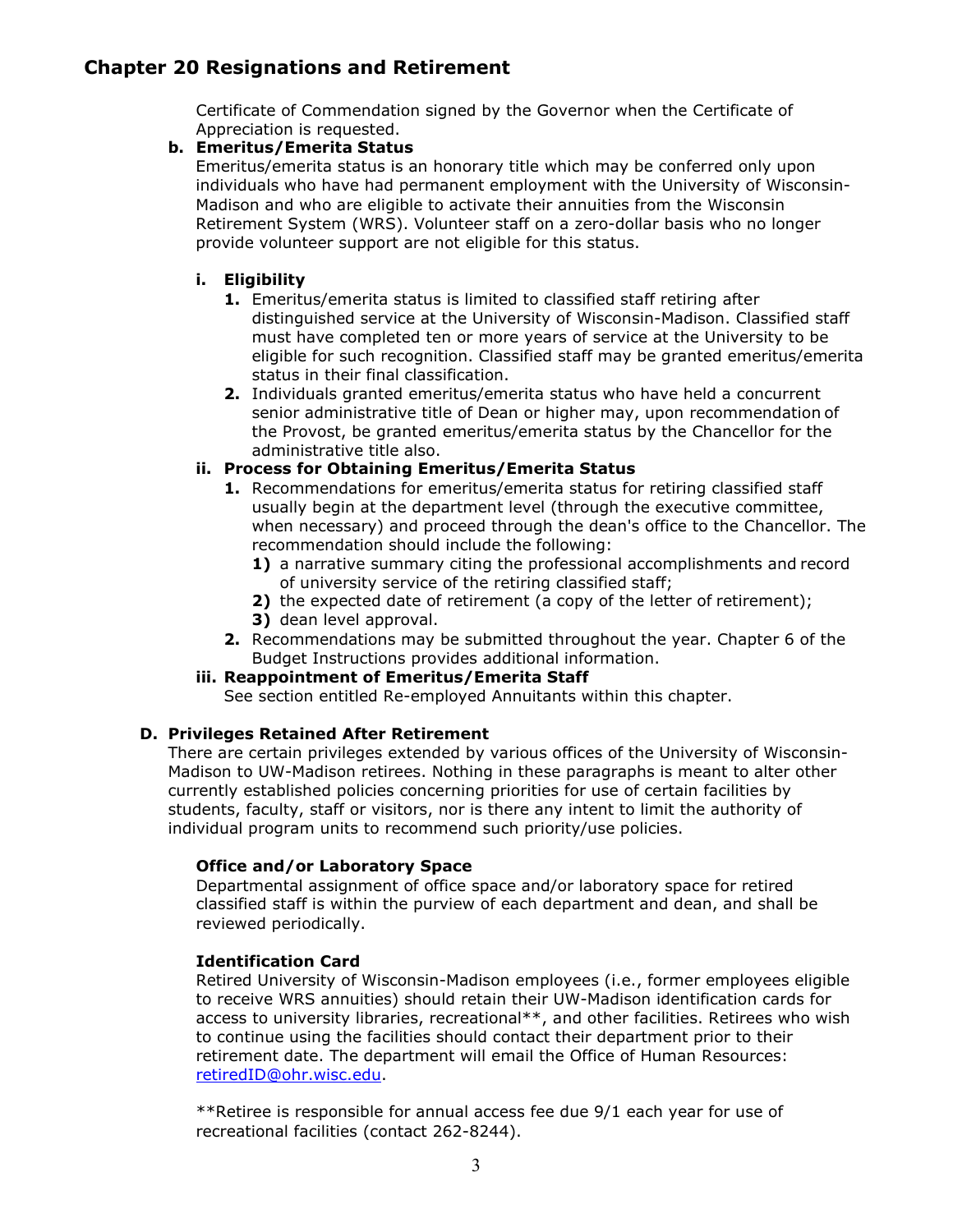#### **WiscWorld**

UW-Madison retirees may retain WiscWorld privileges (Internet access, email usage, and the WiscWorld software bundle) and continue to have access to specific\*\*\* Division of Information Technology (DoIT) services and products. A valid ID card is required (see above).

\*\*\* For a list of current services and products, contact the DoIT Showroom directly at 262-4418 or see their website [http://techstore.doit.wisc.edu.](http://techstore.doit.wisc.edu/)

### **Wisconsin Union**

Union membership options are available to all retirees. Members receive access to Union programs and services, including Mini Courses and Hoofers, and may reserve Union facilities for personal social events. A full list of benefits is available at <https://union.wisc.edu/get-involved/become-a-member/> or by calling 262-2263. All UW retirees are eligible to purchase a Wisconsin Union lifetime membership at the graduating student rate. This rate is good only for up to one year from retirement.

### **UW News**

The free Inside UW-Madison email newsletter publicizes timely campus news stories for the broader campus community. To subscribe, retirees may email [join](mailto:join-insideuw@lists.wisc.edu)[insideuw@lists.wisc.edu.](mailto:join-insideuw@lists.wisc.edu) For more information, visit [https://insideuw.wisc.edu/.](https://insideuw.wisc.edu/)

#### **Libraries**

UW-Madison retirees are eligible to use all campus libraries. A valid ID card is required (see above). Retirees are responsible for any costs or fines incurred. Spouses/partners who utilized the service prior to the employee's retirement will retain the privilege.

### **Parking Privileges**

Retirees who are providing essential functions on campus will need to use one of the following options.

- UW Departments can provide a Department Limited permit to retirees doing work on campus.
- UW Departments can provide a Department Temporary permit to retirees doing work on campus.
- UW Departments can let retirees participate in the annual priority parking assignment system and purchase a base lot permit or park-and-ride lot permit.

In addition:

• Emeriti may obtain a free Validation Pass that will provide access to parking in any of the campus parking garages. Each Validation Pass is authorized for 24 parking sessions.

The following options also are available to all retirees:

• Some lots are available to the public FREE after 4:30 pm. See Lot Time/After Hour Policy on the web page listed below.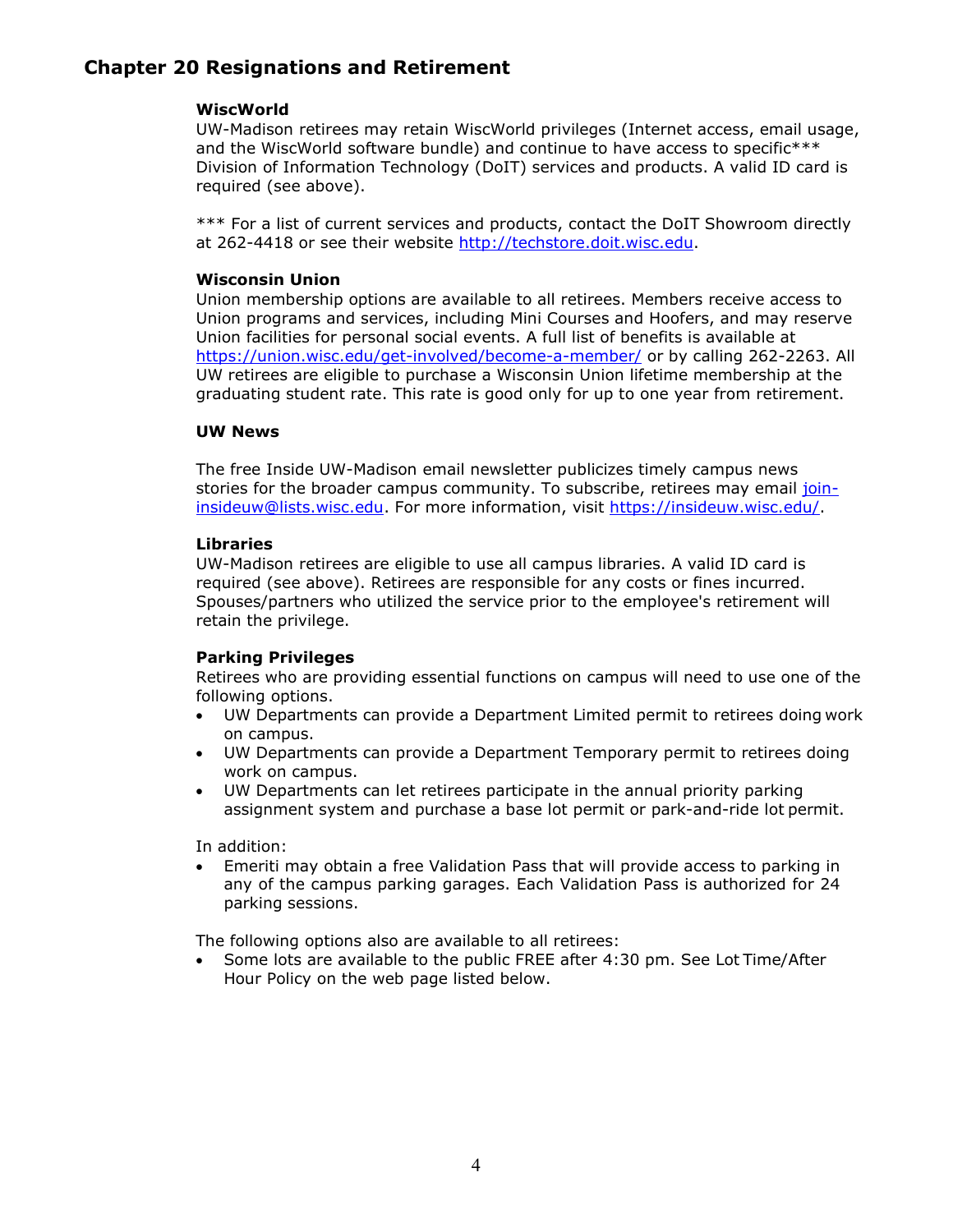• Use one of the visitor stalls on campus for daily/hourly parking (meters & cashiered lots).

Retirees who have been granted Emeriti status or who are members of the UW-Madison Retirement Association should consult the Transportation Services website at: [http://transportation.wisc.edu/parking/Permit\\_UW\\_affiliated.aspx](http://transportation.wisc.edu/parking/Permit_UW_affiliated.aspx) for further parking and transportation options available.

### **E. Re-employed Annuitants**

#### **Break in Service**

Prior to July 2, 2013, Wis. Stat. § 40.26 (5) required a WRS participant who had applied for a retirement annuity or lump sum payment to wait at least 30 days between terminating WRS covered employment and returning to WRS participating employment. If the participant did not meet the minimum 30-day break prior to reemployment, the participant was not eligible to receive a WRS retirement annuity.

Effective July 2, 2013, Wisconsin Act 20 amended Wis. Stat. § 40.26 (5) to require that WRS participants who terminate employment *on or after July 2, 2013* wait at least 75 days between terminating WRS covered employment and returning to WRS participating employment. Returning to WRS eligible employment within the 75-day minimum break period will invalidate a retirement annuity or lump sum payment.

There will now be two categories of rehired annuitants; those grandfathered under the old law who have the option of electing WRS participation and those subject to the new law who are mandated to participate in the WRS. The key variable for determining which law applies is the participant's termination date for retirement purposes; therefore, if the:

Termination date is *prior to* July 2, 2013, the earliest return to WRS eligible employment is the **latest** of the following dates:

- The day after the annuity effective date.
- The 31st day after termination of all WRS participating employment.
- The 31st day after the date ETF receives the benefit application.

Termination date is *on or after* July 2, 2013, the earliest return to WRS eligible employment is the **latest** of the following dates:

- The day after the annuity effective date.
- The 76th day after termination of all WRS participating employment.
- The 76th day after the date ETF receives the benefit application.

Contact Employee Compensation and Benefits Services with questions about the breakin-service requirement.

#### **Pre-retirement Agreements to Return to Work are Prohibited**

Effective July 1, 1998, a Department of Employee Trust Funds Administrative Rule [\(ETF](https://docs.legis.wisconsin.gov/code/admin_code/etf/10/08)  [10.08\)](https://docs.legis.wisconsin.gov/code/admin_code/etf/10/08) prohibits an employer and employee from reaching, before retirement, an agreement for the employee to return to work after retirement. Agreements, oral or written, reached prior to retirement, will jeopardize the employee's annuity—the person might have to forfeit any retirement benefits received. The rule does, however, explicitly allow employees to express "willingness or interest in providing compensable services at some time in the future."